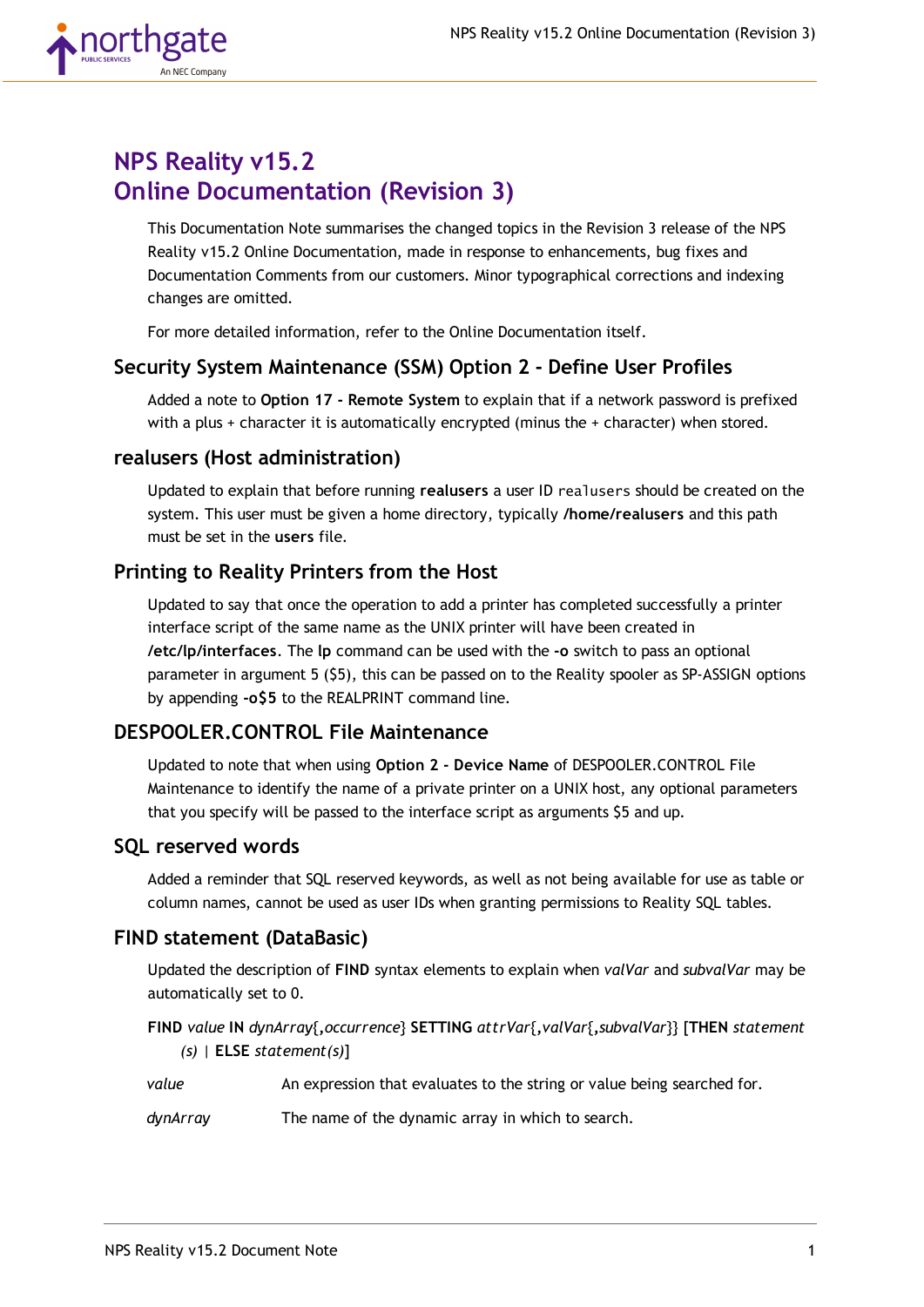

| occurrence   | The number of the occurrence of the element being searched for in<br>dynArray.                                                                                                         |
|--------------|----------------------------------------------------------------------------------------------------------------------------------------------------------------------------------------|
|              | If occurrence is not specified, it defaults to 1.                                                                                                                                      |
| attrVar      | A variable that is set to the attribute position where the element is found.                                                                                                           |
| valVar       | A variable that is set to the value position where the element is found; if<br>the element is found in an attribute that has no values, valVar and<br>subvalVar will both be set to 0. |
| subvalVar    | A variable that is set to the subvalue position where the element is found; if<br>the element is found in an attribute or value that has no subvalues,<br>subvalVar will be set to 0.  |
| statement(s) | Either a THEN or ELSE clause (or both). A statement must be included. The<br>THEN clause is executed if the FIND is successful; otherwise the ELSE clause<br>is executed.              |
|              |                                                                                                                                                                                        |

Also added two more examples.

# **STOP statement (DataBasic)**

Corrected the table in Example 2.

#### **P and D commands (DataBasic debugger)**

Updated the description of the **P** debugger command to explain that the initial On/Off status is that set by the **P** TCL command; this status is restored on exiting the DataBasic program.

An updated Version 2 of the **D** command now reports the following additional information:

- <sup>l</sup> Whether the trace is suppressed (**T** command).
- <sup>l</sup> Whether child and parent contexts are active (**DCC** and **DPC** commands).
- <sup>l</sup> Whether output is going to the printer (**LP** command).
- <sup>l</sup> Whether terminal output is suppressed (**P** command).

Also, the information has been reordered and made easier to comprehend.

# **Bitwise logical functions (DataBasic)**

Added descriptions of the following DataBasic bitwise logical functions:

**BITNOT(***expression***) BITAND(***expression1***,***expression2***) BITNAND(***expression1***,***expression2***) BITOR(***expression1***,***expression2***) BITNOR(***expression1***,***expression2***) BITXOR(***expression1***,***expression2***) BITXNOR(***expression1***,***expression2***)**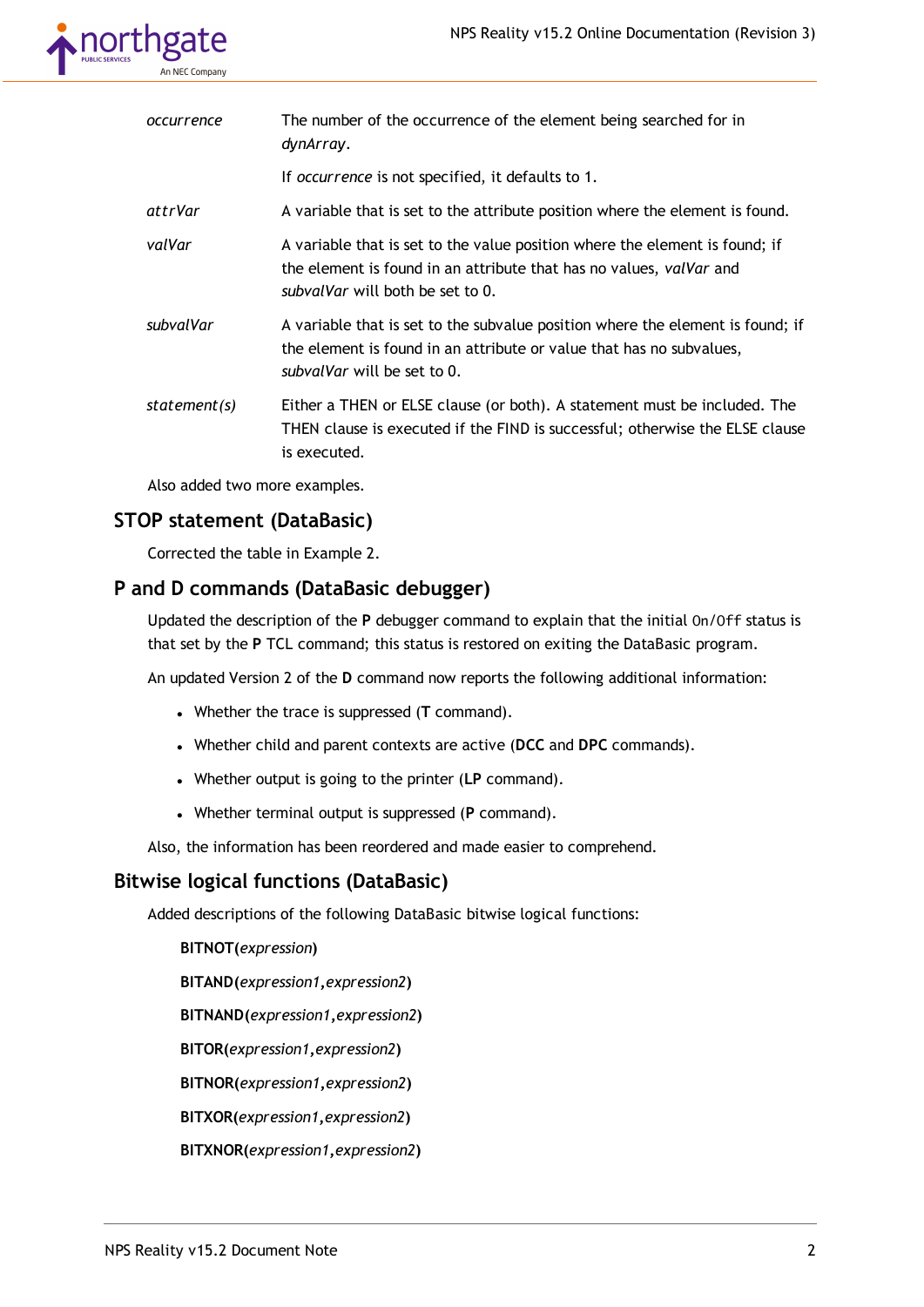

Here each *expression* is a valid DataBasic expression or any string, substring or value; may be expressed as a variable name, a value, or a string enclosed in quote marks that evaluates to a decimal number (of which only the integer part is used).

The operation of these functions is summarised below.

| <b>Expression</b>   | <b>Bit string</b> |
|---------------------|-------------------|
| <b>Expression A</b> | 0011              |
| <b>Expression B</b> | 0101              |
| <b>Function</b>     | <b>Result</b>     |
| <b>BITNOT(A)</b>    | 1100              |
| BITNOT(B)           | 1010              |
| BITAND(A,B)         | 0001              |
| BITNAND(A,B)        | 1110              |
| BITOR(A,B)          | 0111              |
| BITNOR(A,B)         | 1000              |
| BITXOR(A,B)         | 0110              |
| BITXNOR(A,B)        | 1001              |

# **MAKE-SPECIAL command**

Updated the **MAKE-SPECIAL** command with two new keywords:

- **GFB** A special view of a table of allocated global file blocks (GFBs) each of which identifies the associated file and the number of ports that have that file open (may currently be zero). No additional parameters required.
- **LFB** A special view of a table of allocated local file blocks (LFBs). No additional parameters required.

#### **tlmenu command**

Added two new alternate forms of the **tlmenu** command which together allow you to record commands against one database and play them back against another:

**tlmenu record** *script-file* {*database1*}

**tlmenu** runs as normal against *database1*, but in addition all user input is recorded in the *script-file*.

**tlmenu** {*database2*} *script-file*

The sequence of commands recorded in the *script-file* is repeated for *database2*.